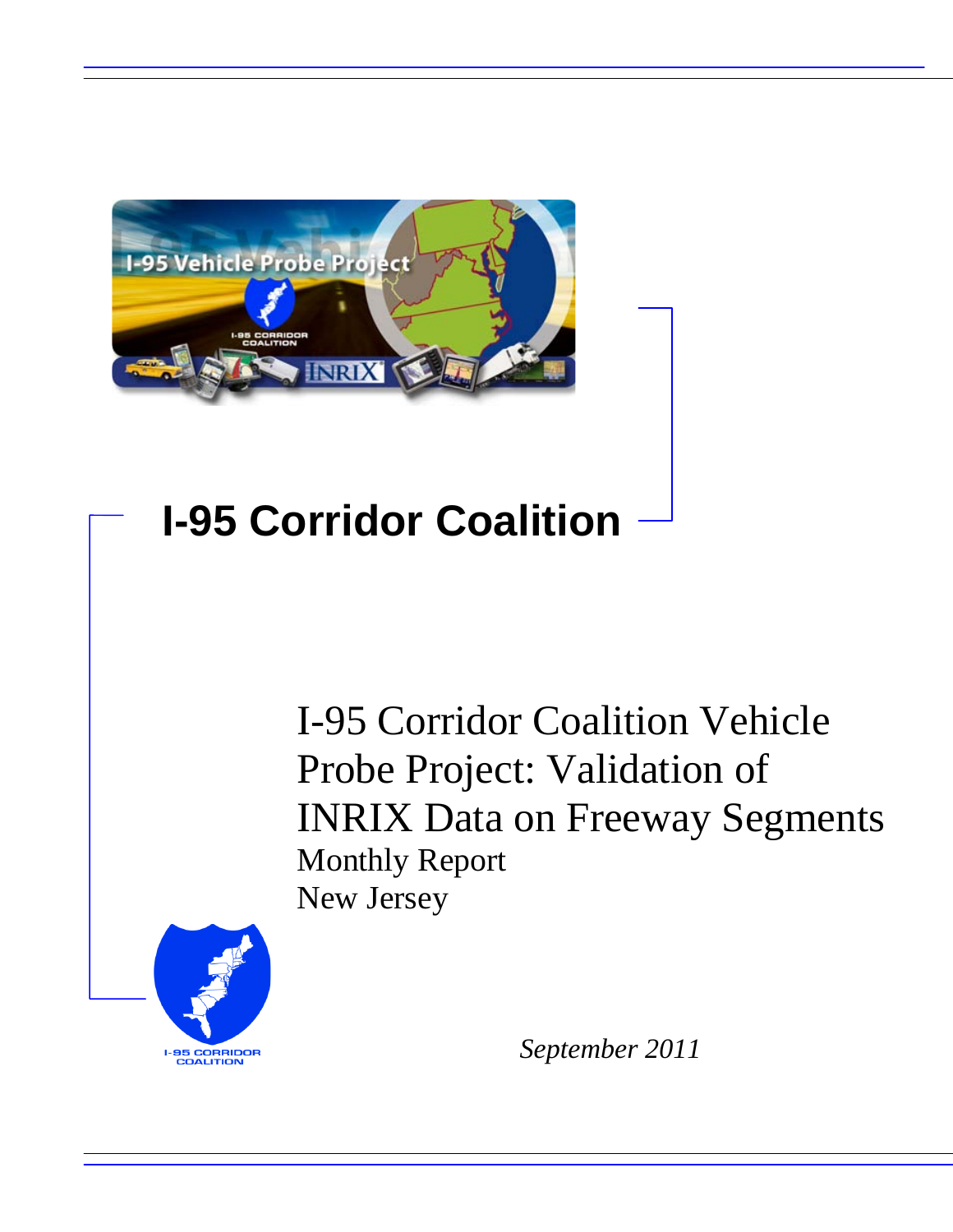# **I-95 CORRIDOR COALITION VEHICLE PROBE PROJECT: VALIDATION OF INRIXDATA ON FREEWAY SEGMENTS SEPTEMBER 2011**

# *Monthly Report*

*Prepared for:*

I-95 Corridor Coalition

*Sponsored by:*

I-95 Corridor Coalition

*Prepared by:*

Ali Haghani, Masoud Hamedi, Kaveh Farokhi Sadabadi University of Maryland, College Park

*Acknowledgements:*

The research team would like to express its gratitude for the assistance it received from the state highway officials in Delaware, Maryland, New Jersey, North Carolina, South Carolina, Virginia, and Pennsylvania during the course of this study. Their effort was instrumental during the data collection phase of the project. This report would not have been completed without their help.

*September 2011*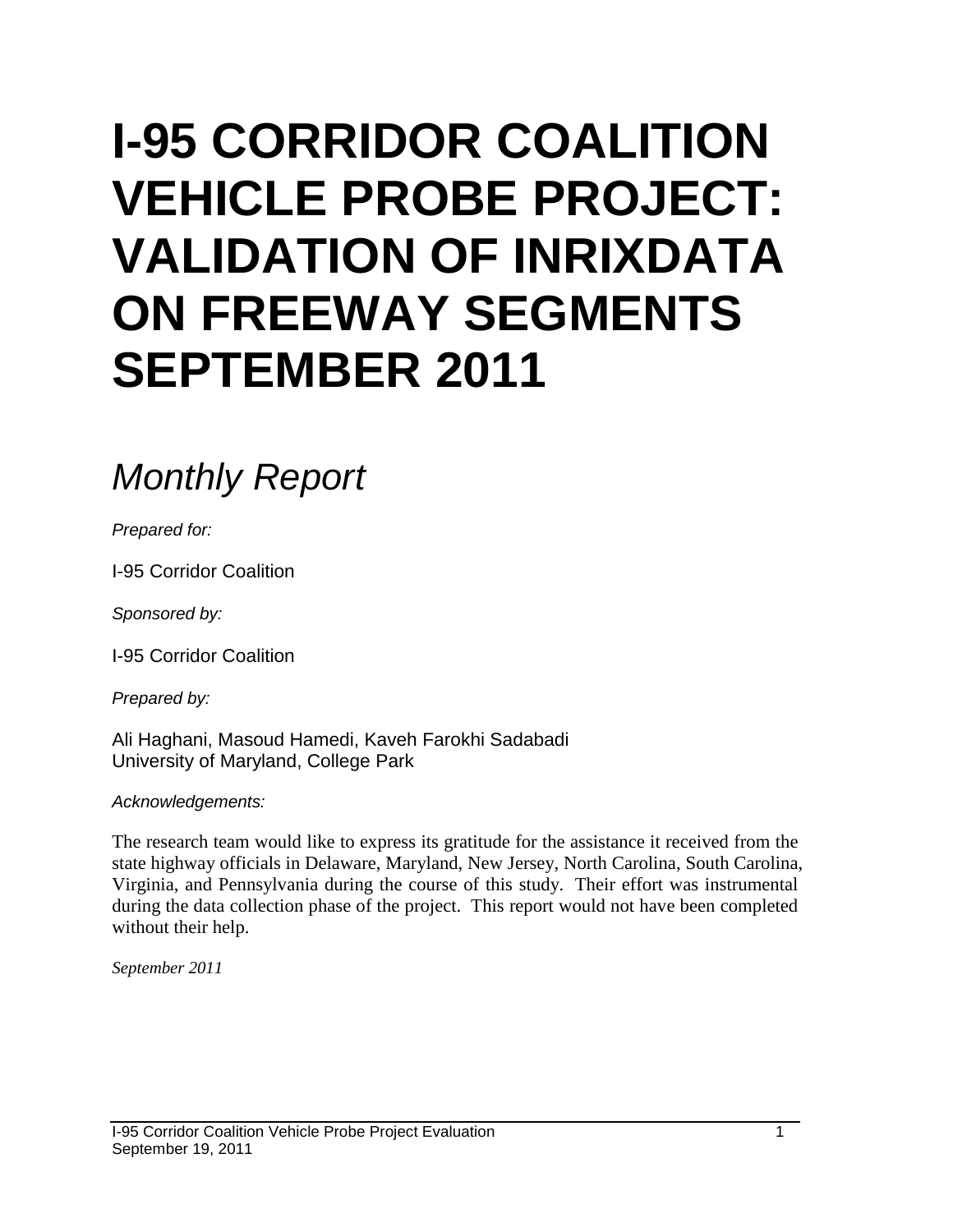# **Evaluation Results for the State of New Jersey**

### *Executive Summary*

Travel time samples were collected along a total length of approximately 16 freeway miles and nearly six ramp miles from Monday, April 10, 2011 through Friday, April 29, 2011 in New Jersey. Freeway segments studied were located along I-95 (New Jersey Turnpike) in Bergen, Hudson and Essex Counties and included some local and express lanes and along I-80 in Bergen County. The ramp segments studied were interconnecting I-80/I-95/New Jersey Turnpike in Bergen County and included local and express ramps. The results of the ramp data collection are presented in a separate report. Data collected for freeways was compared with travel time and speed data reported by INRIX as part of the I-95 Vehicle Probe Project. The freeway validation data below represents nearly 1300 hours of observations along eight freeway segments, totaling more than 16 miles.

ES Table 1, below summarizes the results of the comparison between the validation data and the INRIX data for freeway segments during this period. As shown, both the average absolute speed error and speed error bias were within specification for all speed bins.

|                  | <b>Absolute Speed Error</b><br>(<10 mph)                                                |                              |               | <b>Speed Error Bias</b><br>$(<5$ mph $)$ | Number of<br>5 Minute | Hours of<br>Data |  |
|------------------|-----------------------------------------------------------------------------------------|------------------------------|---------------|------------------------------------------|-----------------------|------------------|--|
|                  | Comparison                                                                              | Comparison                   | Comparison    | Comparison                               | Samples               | Collection       |  |
| <b>Speed Bin</b> | w ith SEM Band                                                                          | w ith SEM Band<br>w ith Mean |               | w ith Mean                               |                       |                  |  |
| 0-30 MPH         | 7.10<br>2.60                                                                            |                              | 0.60          | 4.20                                     | 95                    | 7.9              |  |
| 30-45 MPH        | 3.30                                                                                    | 11.30                        | 2.60<br>10.20 |                                          | 147                   | 12.3             |  |
| 45-60 MPH        | 0.90                                                                                    | 2.80                         | 0.40          | 1.10                                     |                       | 353.8            |  |
| $>60$ MPH        | 1.80                                                                                    | 4.20                         | $-1.50$       | $-3.30$                                  | 10941                 | 911.8            |  |
| All Speeds       | 1.57                                                                                    | 3.90                         | $-0.93$       | $-1.91$                                  | 15429                 | 1285.8           |  |
| roadway.         | Based upon data collected from April 10, 2011 through April 29, 2011 across 16 miles of |                              |               |                                          |                       |                  |  |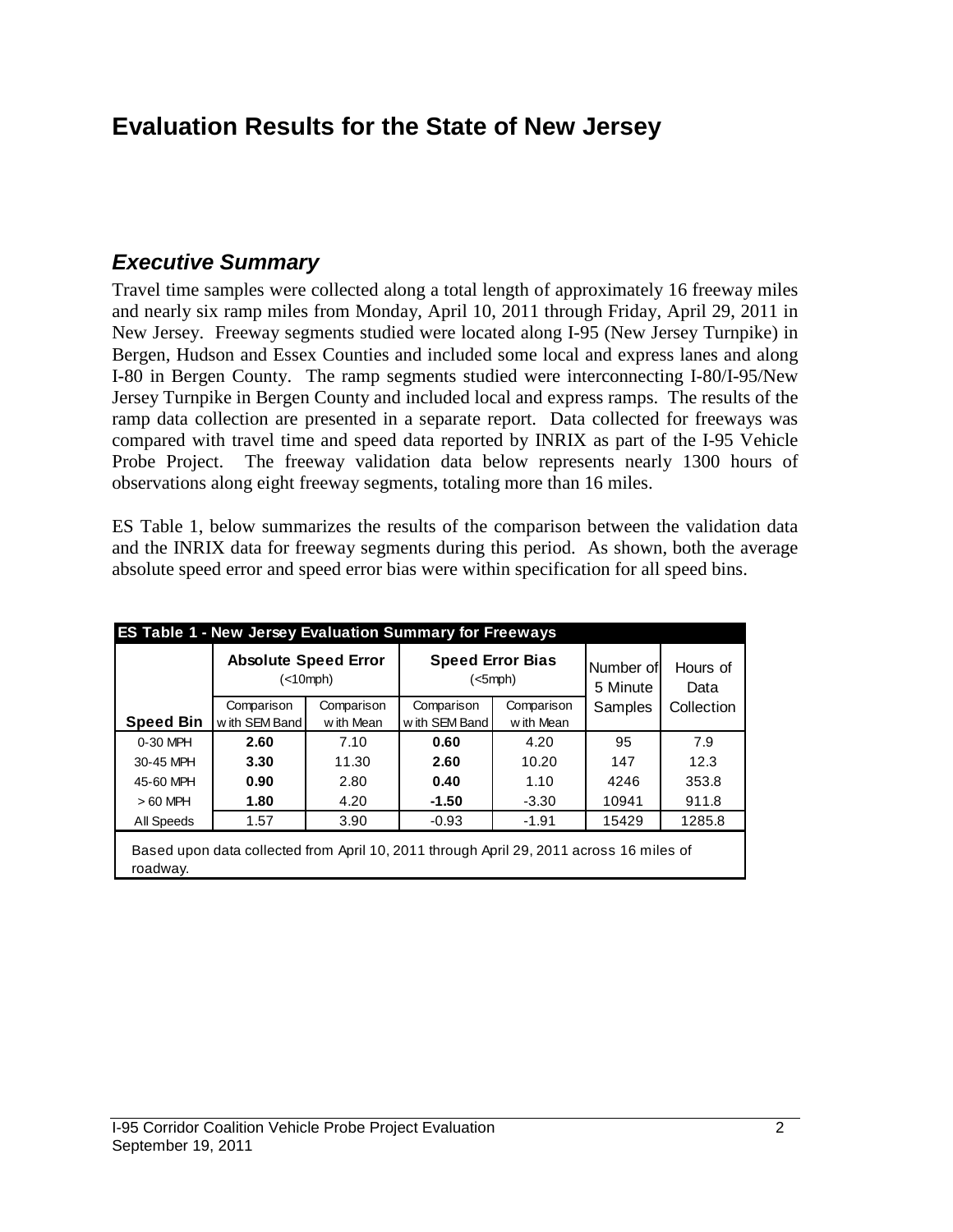As part of the on-going validation process, vehicle probe data from each state is validated on a rotating basis. Since the inception of the validation process, data on roadways in New Jersey was validated on eight occasions: September/October 2008, April 2009, June 2009, September 2009, and October 2009, May/June 2010, June 2010 and April 2011. These eight validations represent more than 11,400 hours of observations along nearly 180 miles of freeway segments in New Jersey. ES Table 2 provides a summary of the cumulative validation effort. As shown, the absolute average speed error is within specification for all speed bins. The speed error bias is within specification for all speed bins except the 0-30 MPH bin.

|                  | <b>ES Table 2 - New Jersey - Cumulative to Date</b>     |          |                             |                          |                       |               |  |  |  |  |  |  |  |
|------------------|---------------------------------------------------------|----------|-----------------------------|--------------------------|-----------------------|---------------|--|--|--|--|--|--|--|
|                  | <b>Absolute Speed Error</b>                             | (<10mph) | <b>Speed Error Bias</b>     | (<5mph)                  | Number of 5<br>Minute | Hours of Data |  |  |  |  |  |  |  |
| <b>Speed Bin</b> | Comparison<br>Comparison<br>with SEM Band<br>w ith Mean |          | Comparison<br>with SEM Band | Comparison<br>w ith Mean | Samples               | Collection    |  |  |  |  |  |  |  |
| 0-30 MPH         | 7.23                                                    | 8.43     | 5.16                        | 5.74                     | 2611                  | 217.6         |  |  |  |  |  |  |  |
| 30-45 MPH        | 7.71                                                    | 10.49    | 6.32<br>4.67                |                          | 2173                  | 181.1         |  |  |  |  |  |  |  |
| 45-60 MPH        | 2.26                                                    | 4.44     | 0.53                        | 1.45                     | 17582                 | 1465.2        |  |  |  |  |  |  |  |
| $>60$ MPH        | 2.72<br>5.20                                            |          | $-2.40$                     | $-4.26$                  |                       | 9543.4        |  |  |  |  |  |  |  |
| All Speeds       | 2.83                                                    | 5.24     | $-1.77$                     | $-3.17$                  | 136887                | 11407.3       |  |  |  |  |  |  |  |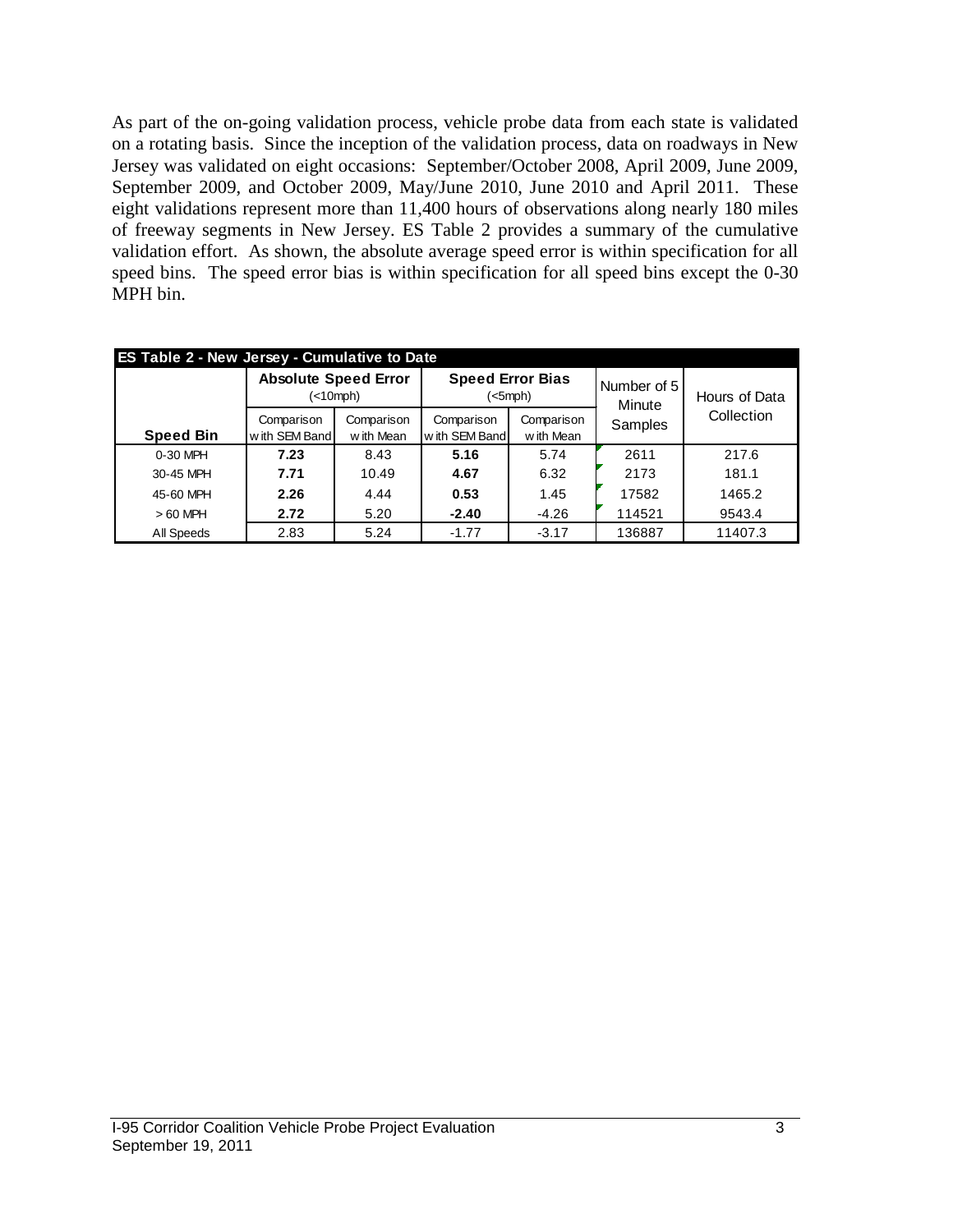## *Data Collection*

Bluetooth sensor deployments in New Jersey started on Monday, April 10, 2011. The actual deployments in New Jersey were performed with the assistance of New Jersey Department of Transportation (NJDOT) personnel. Sensors remained in the same position until they were retrieved more than two weeks later on Friday, April 29, 2011. This round of data collection in New Jersey was designed to cover segments of the highway and ramps along which both recurrent and non-recurrent congestions could be expected during both peak and off-peak periods. The results of the ramp data collection are presented in a separate report.

Figure 1 presents snapshot of the roadway segments over which Bluetooth sensors were deployed in New Jersey. Table 1 presents a list of specific *traffic message channel* (TMC) segments that were selected as the validation sample in New Jersey. These segments cover a total length of about 16 freeway miles. Since some TMC segments in this corridor are less than one mile long, when appropriate, consecutive TMC segments are combined to form path segments longer than one mile. This document includes the results of validation performed on eight freeway segments, five of which are path segments combined from multiple standard TMC segments. The coordinates of the locations at which the Bluetooth<sup>TM</sup> traffic monitoring (BTM) sensors were deployed throughout the state of New Jersey are highlighted in Table 2. It should be noted that the configuration of consecutive TMC segments is such that the endpoint of one TMC segment and the start point of the next TMC segment are overlapping, so one BTM sensor in that location is covering both TMC segments.

Finally, Table 3 summarizes the segment definitions used in the validation process which also presents the distances that have been used in the estimation of BTM measured speeds based on observed travel times. Details of the algorithm used to estimate equivalent path travel times based on INRIX data feeds for individual TMC segments are provided in a separate report. This algorithm finds an equivalent INRIX travel time (and therefore travel speed) corresponding to each sample Bluetooth travel time observation on the path segment of interest.

# *Analysis of Results*

Table 4 summarizes the data quality measures obtained as a result of comparison between Bluetooth and all reported INRIX speeds. In all speed bins, INRIX data meets the data quality measures set forth in the contract when errors are measured as a distance from the 1.96 times the standard error band.

Table 5 shows the percentage of the time intervals that fall within 5 mph of the SEM band and the mean for each speed bin for all TMC segments in New Jersey. Tables 6 and 7 present detailed data for individual TMC segments in New Jersey in similar format as Tables 4 and 5, respectively. Note that for some segments and in some speed bins the comparison results may not be reliable due to small number of observations.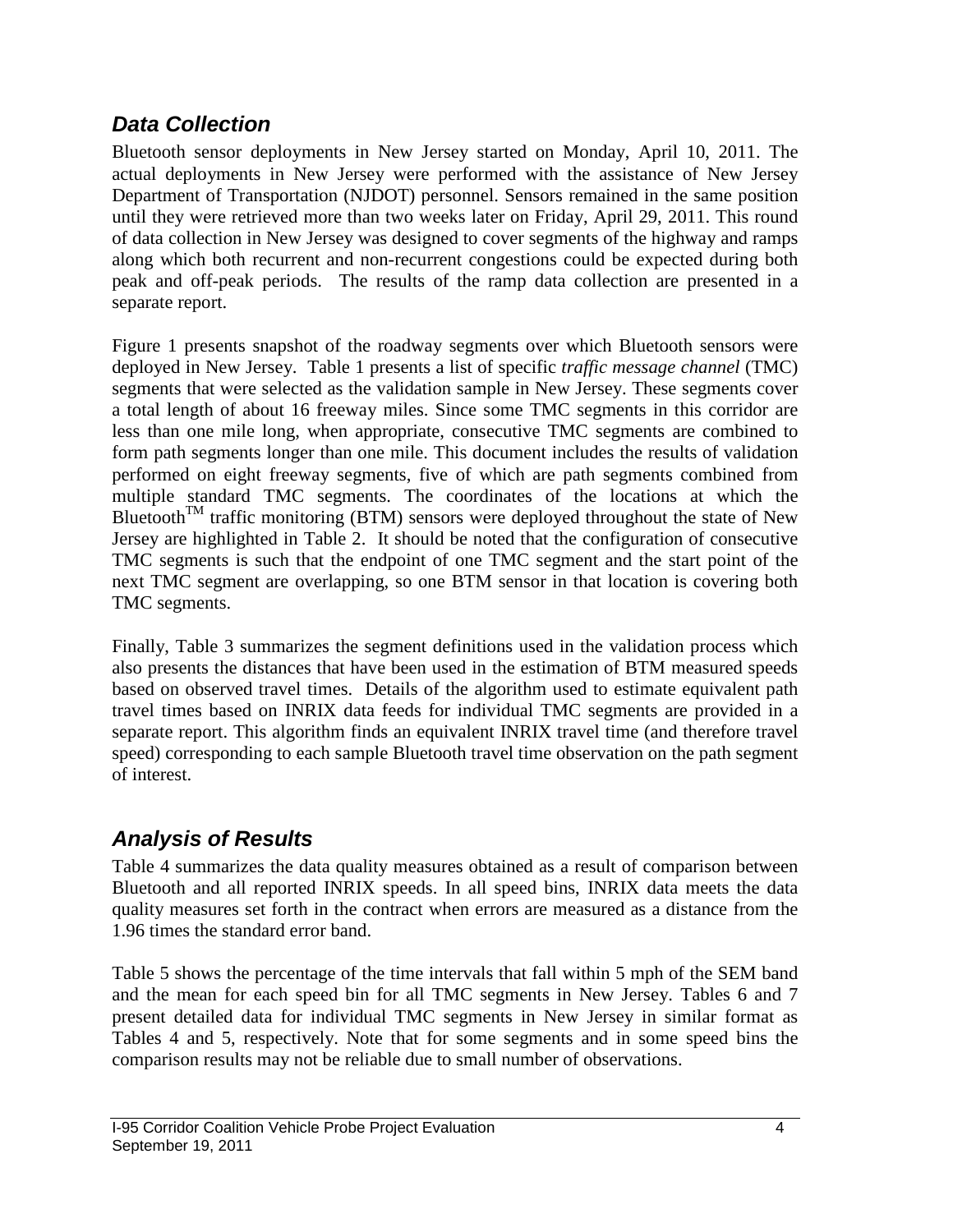Figures 2 and 3 show the overall speed error biases for different speed bins, and the average absolute speed errors for all validation segments in New Jersey, respectively. These figures correspond to Table 4.



**Figure 1 TMC segments selected for validation in New Jersey**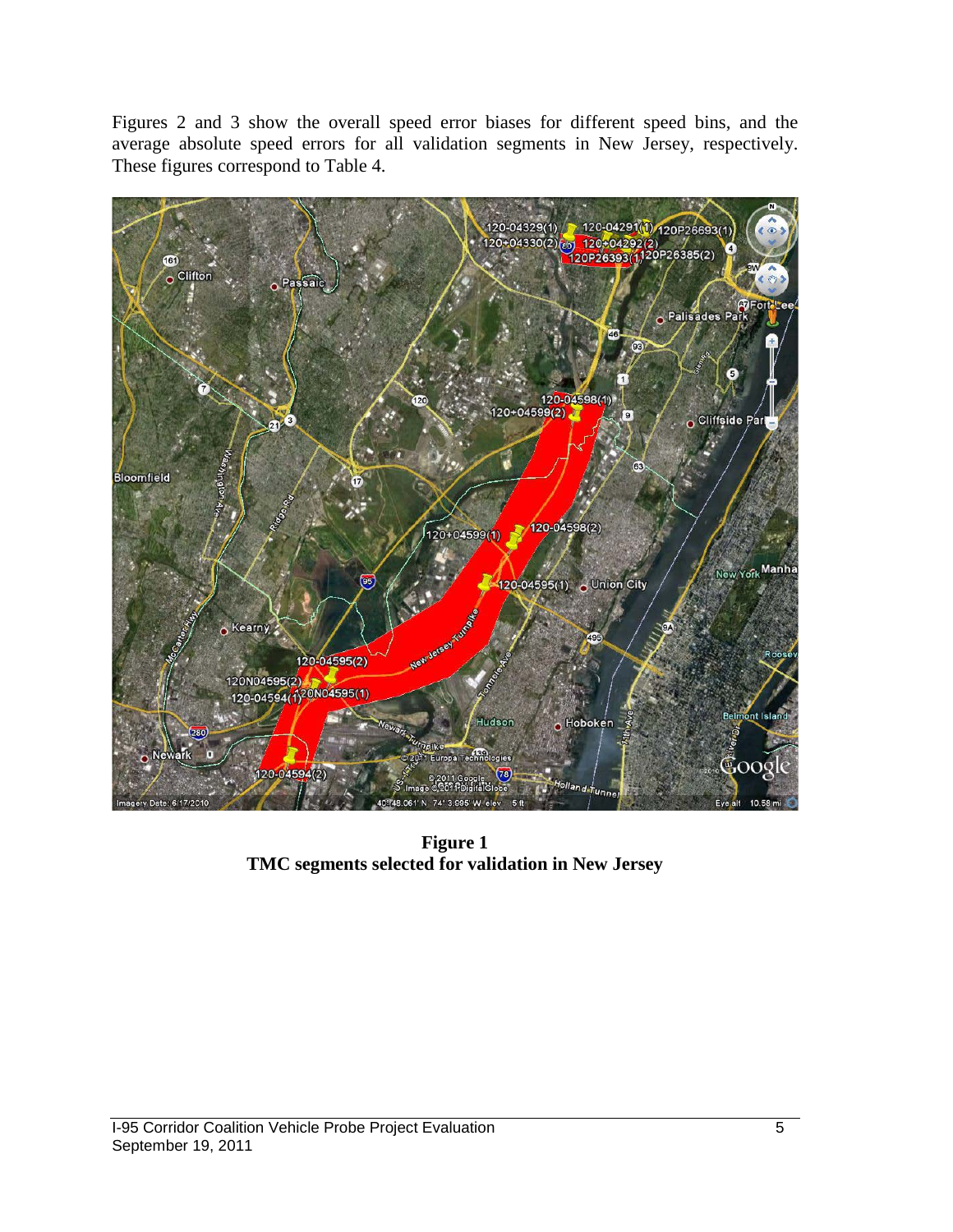

**Figure 1 TMC segments selected for validation in New Jersey (Cont'd)**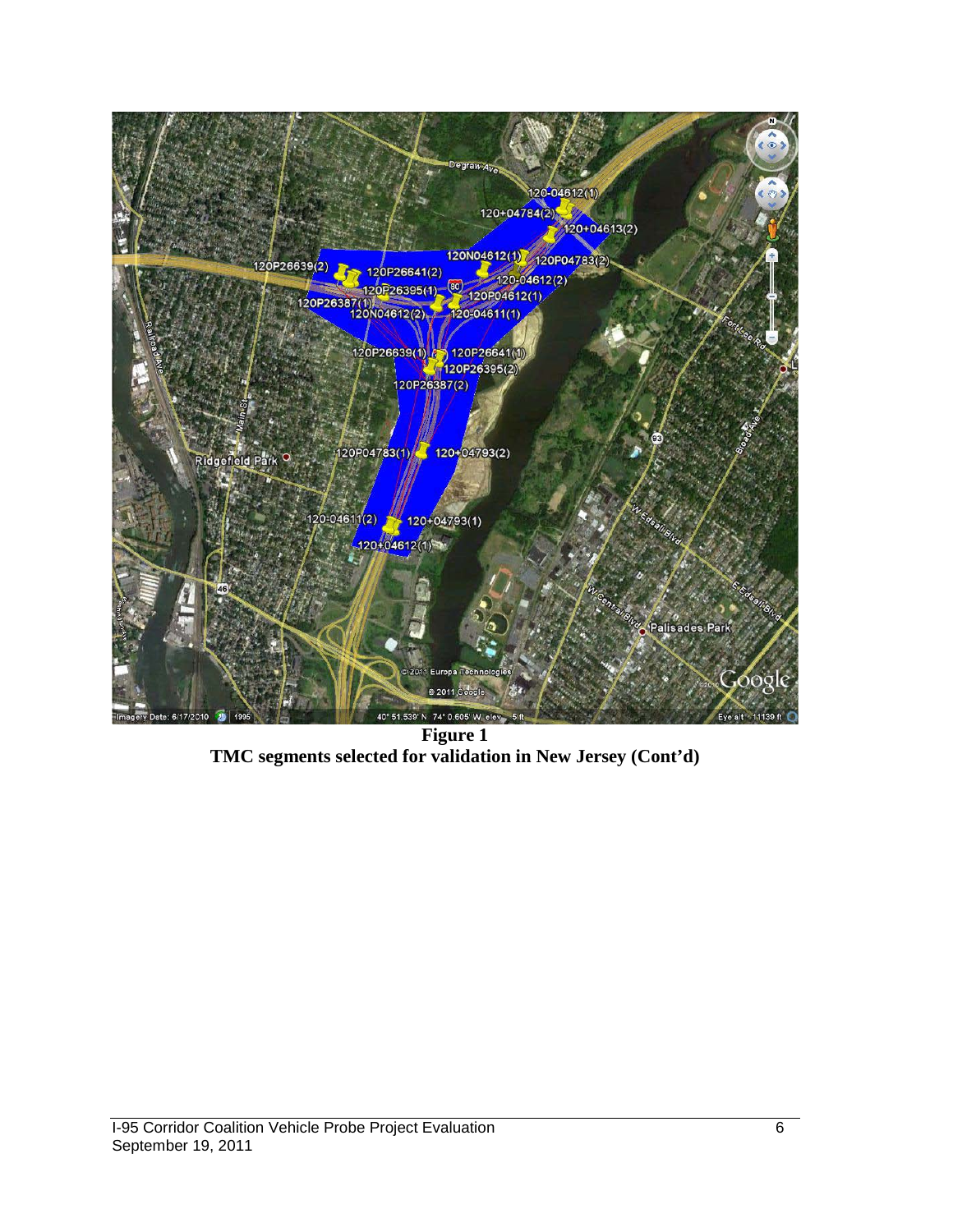**Table 1 Traffic Message Channel segments picked for validation in New Jersey**

|                |             |                |                              |                              |               |                              | <b>LENGTH</b> |
|----------------|-------------|----------------|------------------------------|------------------------------|---------------|------------------------------|---------------|
| <b>TYPE</b>    | TMC         | <b>HIGHWAY</b> | <b>STARTING AT</b>           | <b>ENDING AT</b>             | <b>COUNTY</b> | <b>DIRECTION</b>             | (mile)        |
| Freeway        | 120+04599   | $I-95$         | EXIT <sub>17</sub>           | New Jersey Tpke W Spur       | <b>BERGEN</b> | Northbound                   | 2.8           |
| Freeway        | 120-04595   | $I-95$         | Lincoln Tunnel Toll Plaza    | I-280/Exit 15                | <b>HUDSON</b> | Southbound                   | 3.4           |
| <b>Freeway</b> | 120-04598   | $I-95$         | New Jersey Tpke W Spur       | NJ-3/Exit 17                 | <b>HUDSON</b> | Southbound                   | 2.4           |
| Freeway        | 120N04595   | $I-95$         | I-280/Exit 15                | I-280/Exit 15                | <b>HUDSON</b> | Southbound                   | 0.4           |
| Freeway        | 120-04594   | $I-95$         | I-280/Exit 15                | $I-95$                       | <b>ESSEX</b>  | Southbound                   | 1.3           |
| Freeway        | 120P26693   | $I-95$         | Degraw Ave/Exit 70           | Exit 69                      | <b>BERGEN</b> | I-80 Westbound               | 0.8           |
| Freeway        | $120+04330$ | $I-80$ Exp     | Exit 69                      | 2nd St/Exit 67               | <b>BERGEN</b> | Westbound                    | 0.6           |
| Freeway        | 120P26721   | I-95           | Degraw Ave/Exit 70           | Exit 69                      | <b>BERGEN</b> | I-80 Westbound (Express Ln)  | 0.8           |
| Freeway        | 120+04292   | $I-80$         | Exit <sub>69</sub>           | 2nd St/Exit 67               | <b>BERGEN</b> | Westbound                    | 0.7           |
| Freeway        | 120-04329   | $I-80$ Exp     | 2nd St/Exit 67               | I-95/New Jersey Tpke         | <b>BERGEN</b> | Eastbound                    | 0.8           |
|                |             |                |                              |                              |               | I-95 Northbound and E Degraw |               |
| Freeway        | 120P26385   | $I-80$ Exp     | I-95/New Jersey Tpke         | Exit 68B                     | <b>BERGEN</b> | Ave                          | 0.3           |
| Freeway        | 120P26383   | $I-80$ Exp     | Exit 68B                     | Degraw Ave/Exit 70           | <b>BERGEN</b> | I-95 Northbound              | 0.2           |
| Freeway        | 120-04291   | I-80           | 2nd St/Exit 67               | I-95/New Jersey Tpke/Exit 68 | <b>BERGEN</b> | Eastbound                    | 0.6           |
| Freeway        | 120P26393   | $I-80$         | I-95/New Jersey Tpke/Exit 68 | Exit 68B                     | <b>BERGEN</b> | I-95 Northbound (Express Ln) | 0.6           |
| <b>TOTAL</b>   |             |                |                              |                              |               |                              | 15.7          |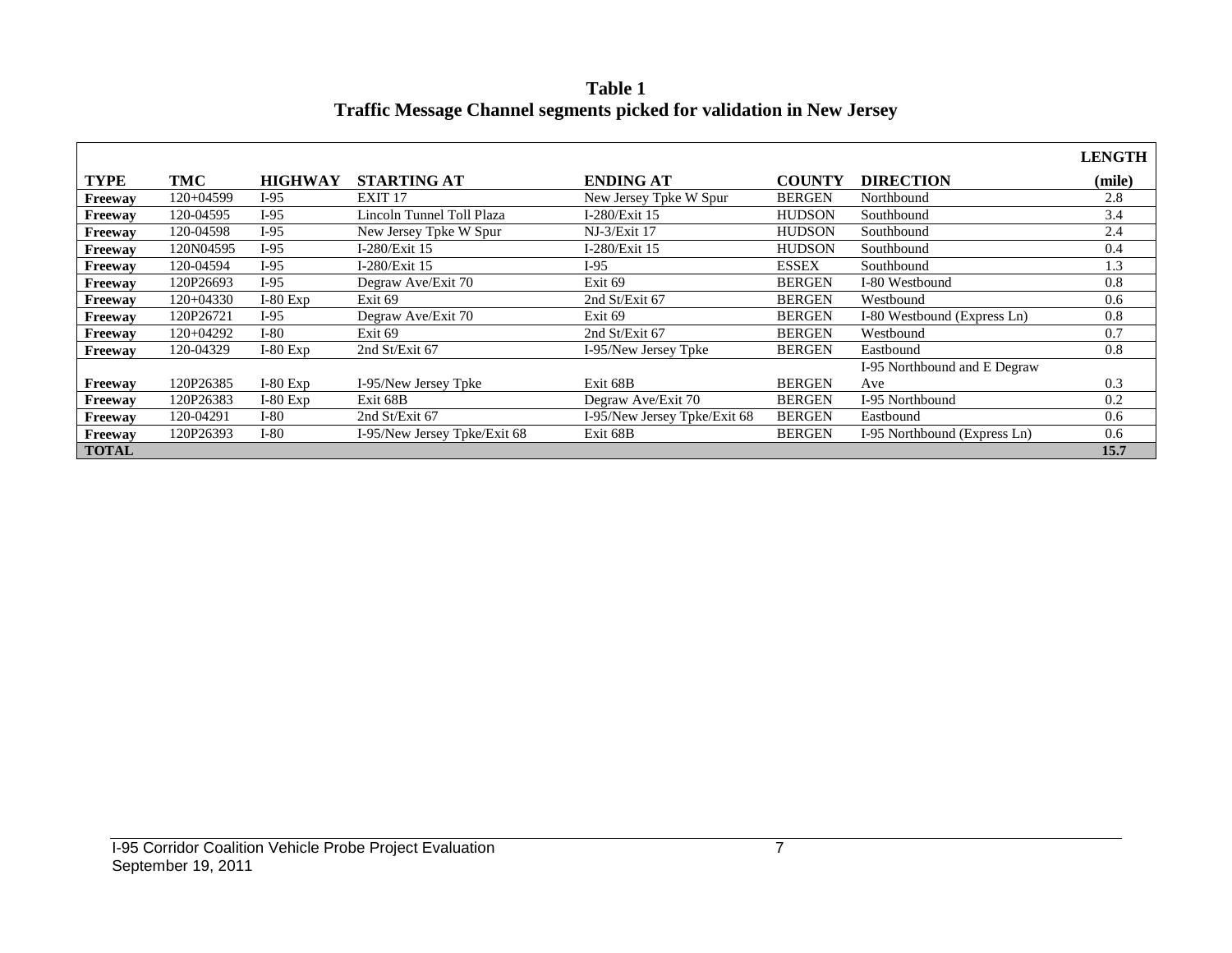**Table 2 TMC segment lengths and distances between sensor deployment locations in the state of New Jersey**

| <b>SEGMENT</b> |             |            |              | <b>STANDARD TMC</b> |                        |        | <b>SENSOR DEPLOYMENT</b> |             |              |             |  |
|----------------|-------------|------------|--------------|---------------------|------------------------|--------|--------------------------|-------------|--------------|-------------|--|
| <b>TYPE</b>    | TMC         |            | Endpoint (1) |                     | Endpoint (2)<br>Length |        | Endpoint $(1)$           |             | Endpoint (2) |             |  |
|                |             | Lat        | Long         | Lat                 | Long                   | (mile) | Lat                      | Long        | Lat          | Long        |  |
| Freeway        | $120+04599$ | 40.788048  | $-74.049046$ | 40.823804           | $-74.026983$           | 2.8    | 40.7885                  | $-74.04845$ | 40.8247      | $-74.02671$ |  |
| Freeway        | 120-04595   | 40.777408  | -74.058455   | 40.753674           | $-74.110521$           | 3.4    | 40.77654                 | $-74.05944$ | 40.75381     | $-74.11018$ |  |
| Freeway        | 120-04598   | 40.820763  | $-74.027645$ | 40.7899566          | $-74.047550$           | 2.4    | 40.81932                 | $-74.02802$ | 40.79021     | $-74.04768$ |  |
| Freeway        | 120N04595   | 40.753674  | $-74.110521$ | 40.7504848          | $-74.116487$           | 0.4    | 40.75381                 | $-74.11018$ |              |             |  |
| Freeway        | 120-04594   | 40.7504848 | $-74.116487$ | 40.7329534          | $-74.124340$           | 1.3    |                          |             | 40.73326     | $-74.12427$ |  |
| Freeway        | 120P26693   | 40.8683152 | $-74.004164$ | 40.8657004          | $-74.018131$           | 0.8    | 40.86892                 | $-74.00361$ |              |             |  |
| Freeway        | $120+04330$ | 40.8657004 | $-74.018131$ | 40.867225           | $-74.029605$           | 0.6    |                          |             | 40.86743     | $-74.03031$ |  |
| Freeway        | 120P26721   | 40.868096  | $-74.004026$ | 40.865407           | -74.017254             | 0.8    | 40.86892                 | $-74.00361$ |              |             |  |
| Freeway        | $120+04292$ | 40.865407  | -74.017254   | 40.867084           | $-74.029666$           | 0.7    |                          |             | 40.86743     | $-74.03031$ |  |
| Freeway        | 120-04329   | 40.866862  | $-74.029763$ | 40.864714           | -74.015249             | 0.8    | 40.86676                 | $-74.03005$ |              |             |  |
| Freeway        | 120P26385   | 40.864714  | -74.015249   | 40.864255           | -74.010337             | 0.3    |                          |             |              |             |  |
| Freeway        | 120P26383   | 40.864255  | -74.010337   | 40.8658536          | $-74.006363$           | 0.2    |                          |             |              |             |  |
| Freeway        | 120-04291   | 40.8669952 | -74.029705   | 40.865337           | -74.017552             | 0.6    | 40.86676                 | $-74.03005$ |              |             |  |
| Freeway        | 120P26393   | 40.865337  | -74.017552   | 40.86649            | -74.005952             | 0.6    |                          |             |              |             |  |
| <b>TOTAL</b>   |             |            |              |                     |                        | 15.7   |                          |             |              |             |  |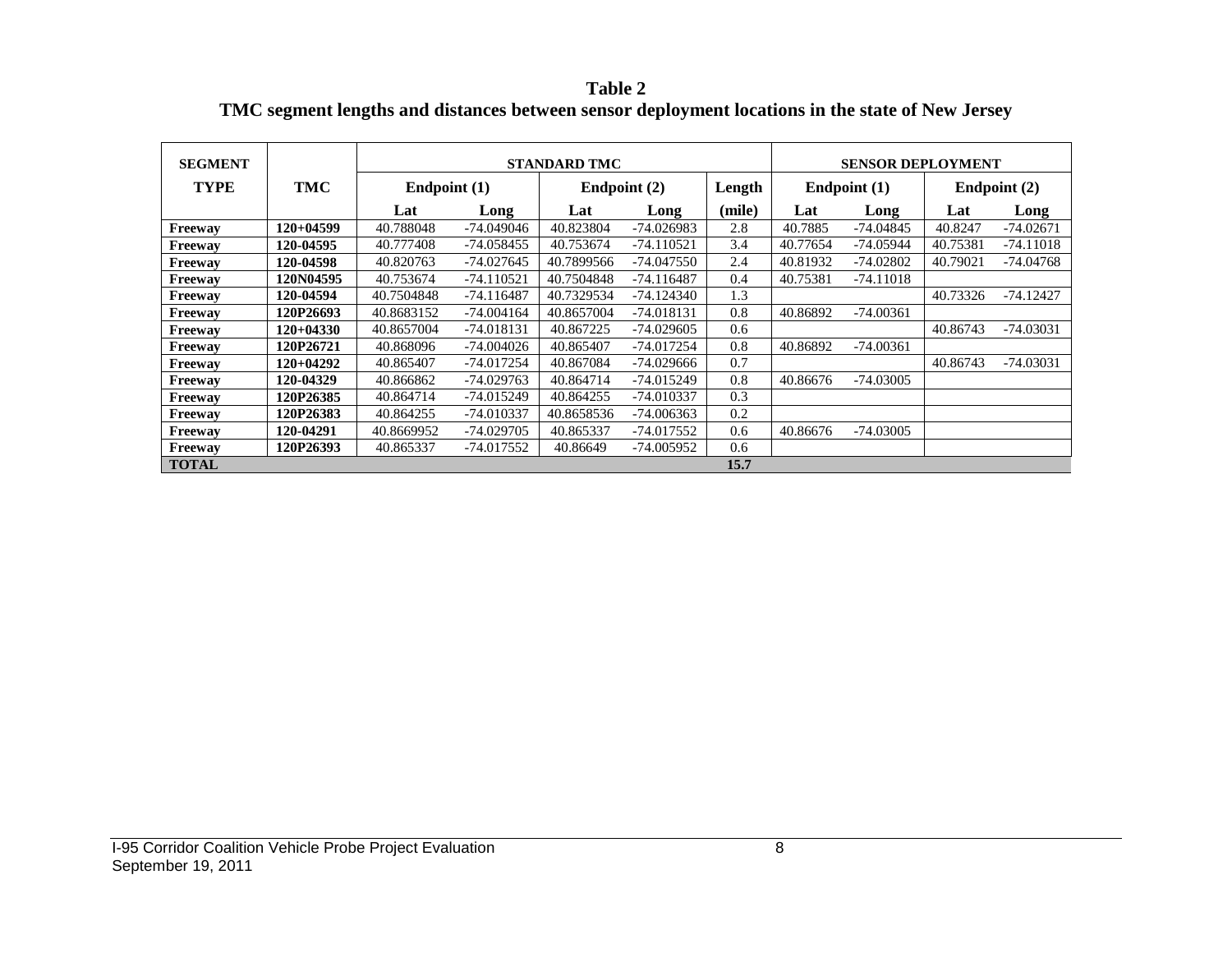**Table 3 Path segments identified for validation in New Jersey**

|              |                              | <b>STANDARD SEGMENTS INCLUDED</b> |             |             |             |                                         |                                         | <b>LENGTH (MILE)</b> |                   |              |
|--------------|------------------------------|-----------------------------------|-------------|-------------|-------------|-----------------------------------------|-----------------------------------------|----------------------|-------------------|--------------|
| <b>Type</b>  | <b>Validation</b><br>Segment | TMC(1)                            | TMC(2)      | TMC(3)      | TMC(4)      | <b>STARTING AT</b>                      | <b>ENDING AT</b>                        | <b>Standard</b>      | <b>Deployment</b> | Error<br>(%) |
| Freeway      | $120+04599$                  | 120+04599                         |             |             |             | EXIT <sub>17</sub>                      | <b>NEW JERSEY</b><br><b>TPKE W SPUR</b> | 2.8                  | 2.80              | 0.35%        |
| Freeway      | 120-04595                    | 120-04595                         |             |             |             | LINCOLN TUNNEL<br><b>TOLL PLAZA</b>     | I-280/EXIT 15                           | 3.4                  | 3.32              | $-2.10%$     |
| Freeway      | 120-04598                    | 120-04598                         |             |             |             | <b>NEW JERSEY</b><br><b>TPKE W SPUR</b> | NJ-3/EXIT 17                            | 2.4                  | 2.30              | $-4.95%$     |
| Freeway      | NJ08-0001                    | 120N04595                         | 120-04594   |             |             | I-280/EXIT 15                           | $I-95$                                  | 1.7                  | 1.70              | $-0.20%$     |
| Freeway      | N.I08-0008                   | 120P04329                         | $120+04330$ |             |             | <b>DEGRAW</b><br><b>AVE/EXIT 70</b>     | 2ND ST/EXIT 67                          | 1.4                  | 1.49              | 6.70%        |
| Freeway      | NJ08-0009                    | 120P26721                         | 120+04292   |             |             | <b>DEGRAW</b><br><b>AVE/EXIT 70</b>     | 2ND ST/EXIT 67                          | 1.4                  | 1.52              | 6.60%        |
| Freeway      | NJ08-0011                    | 120-04329                         | 120N04329   | $120+04613$ |             | <b>I-95/NEW JERSEY</b><br><b>TPKE</b>   | <b>DEGRAW</b><br><b>AVE/EXIT 70</b>     | 1.5                  | 1.58              | 8.91%        |
| Freeway      | NJ08-0012                    | 120-04329                         | 120P26385   | 120P26383   | $120+04613$ | <b>I-95/NEW JERSEY</b><br><b>TPKE</b>   | <b>DEGRAW</b><br><b>AVE/EXIT 70</b>     | 1.5                  | 1.54              | 1.66%        |
| <b>TOTAL</b> |                              |                                   |             |             |             |                                         |                                         | 16.1                 | 16.25             | $0.92\%$     |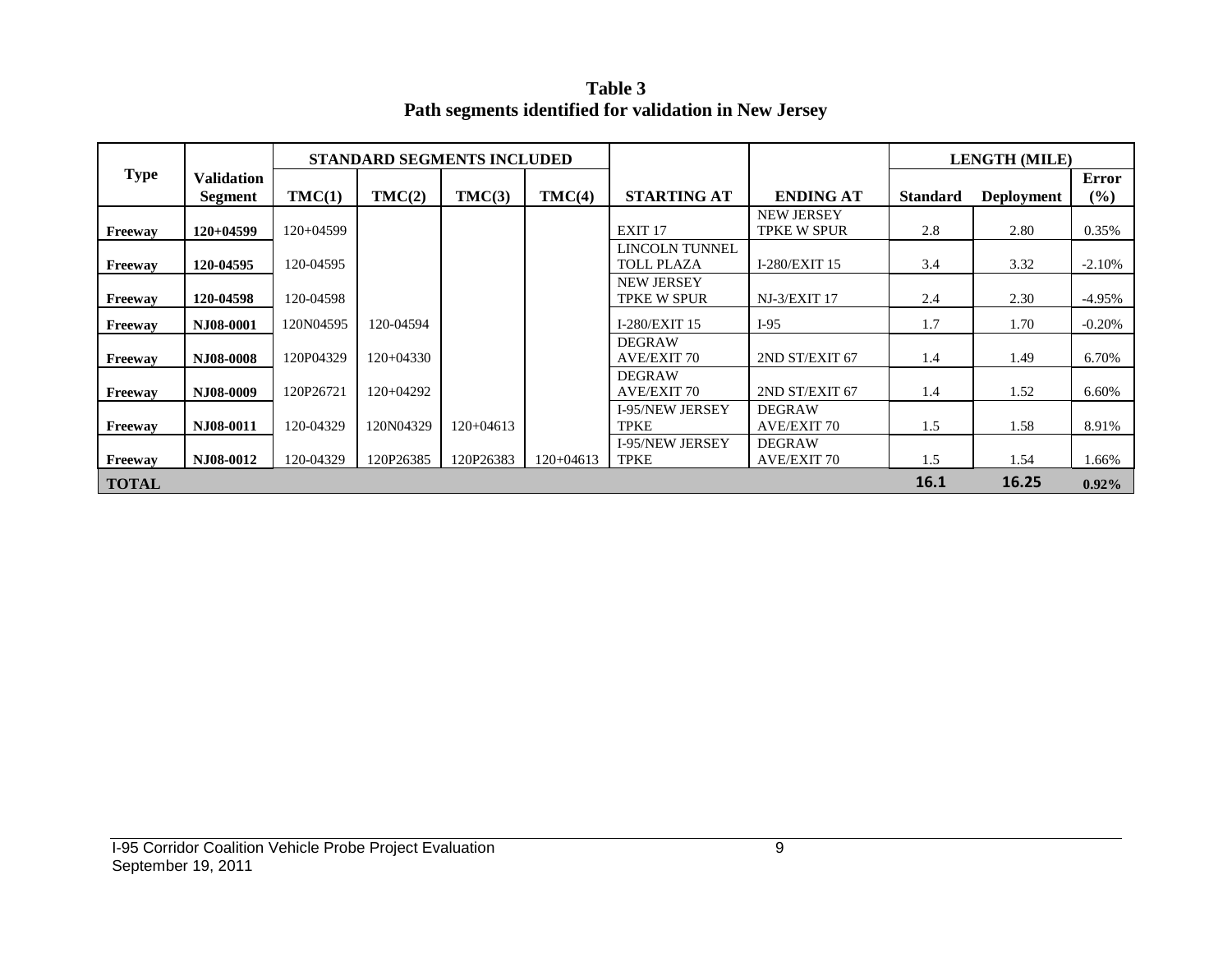#### **Table 4 Data quality measures for freeway segments greater than one mile in New Jersey**

|                            | <b>Data Quality Measures for</b>     |                                                            |                                             |                                                            |                |
|----------------------------|--------------------------------------|------------------------------------------------------------|---------------------------------------------|------------------------------------------------------------|----------------|
| <b>SPEED</b><br><b>BIN</b> |                                      | 1.96 SE Band                                               | <b>Mean</b>                                 |                                                            |                |
|                            | <b>Speed</b><br><b>Error</b><br>Bias | Average<br><b>Absolute</b><br><b>Speed</b><br><b>Error</b> | <b>Speed</b><br><b>Error</b><br><b>Bias</b> | Average<br><b>Absolute</b><br><b>Speed</b><br><b>Error</b> | No. of<br>Obs. |
| $0 - 30$                   | 0.6                                  | 2.6                                                        | 4.2                                         | 7.1                                                        | 95             |
| $30 - 45$                  | 2.6                                  | 3.3                                                        | 10.2                                        | 11.3                                                       | 147            |
| $45 - 60$                  | 0.4                                  | 0.9                                                        | 1.1                                         | 2.8                                                        | 4246           |
| $60+$                      | $-1.5$                               | 1.8                                                        | $-3.3$                                      | 4.2                                                        | 10941          |

### **Table 5**

#### **Percent observations meeting data quality criteria for freeway segments greater than one mile in New Jersey**

|                            |                                                    | 1.96 SE Band                                            | Mean                                      |                                              |                |  |
|----------------------------|----------------------------------------------------|---------------------------------------------------------|-------------------------------------------|----------------------------------------------|----------------|--|
| <b>SPEED</b><br><b>BIN</b> | <b>Percentage</b><br>falling<br>inside the<br>band | Percentage<br>falling<br>within 5<br>mph of the<br>band | <b>Percentage</b><br>equal to the<br>mean | Percentage<br>within 5<br>mph of the<br>mean | No. of<br>Obs. |  |
| $0 - 30$                   | 22%                                                | 88%                                                     | $0\%$                                     | 80%                                          | 95             |  |
| $30 - 45$                  | 26%                                                | 73%                                                     | $0\%$                                     | 37%                                          | 147            |  |
| $45 - 60$                  | 63%                                                | 96%                                                     | $0\%$                                     | 85%                                          | 4246           |  |
| $60+$                      | 45%                                                | 88%                                                     | $0\%$                                     | 66%                                          | 10941          |  |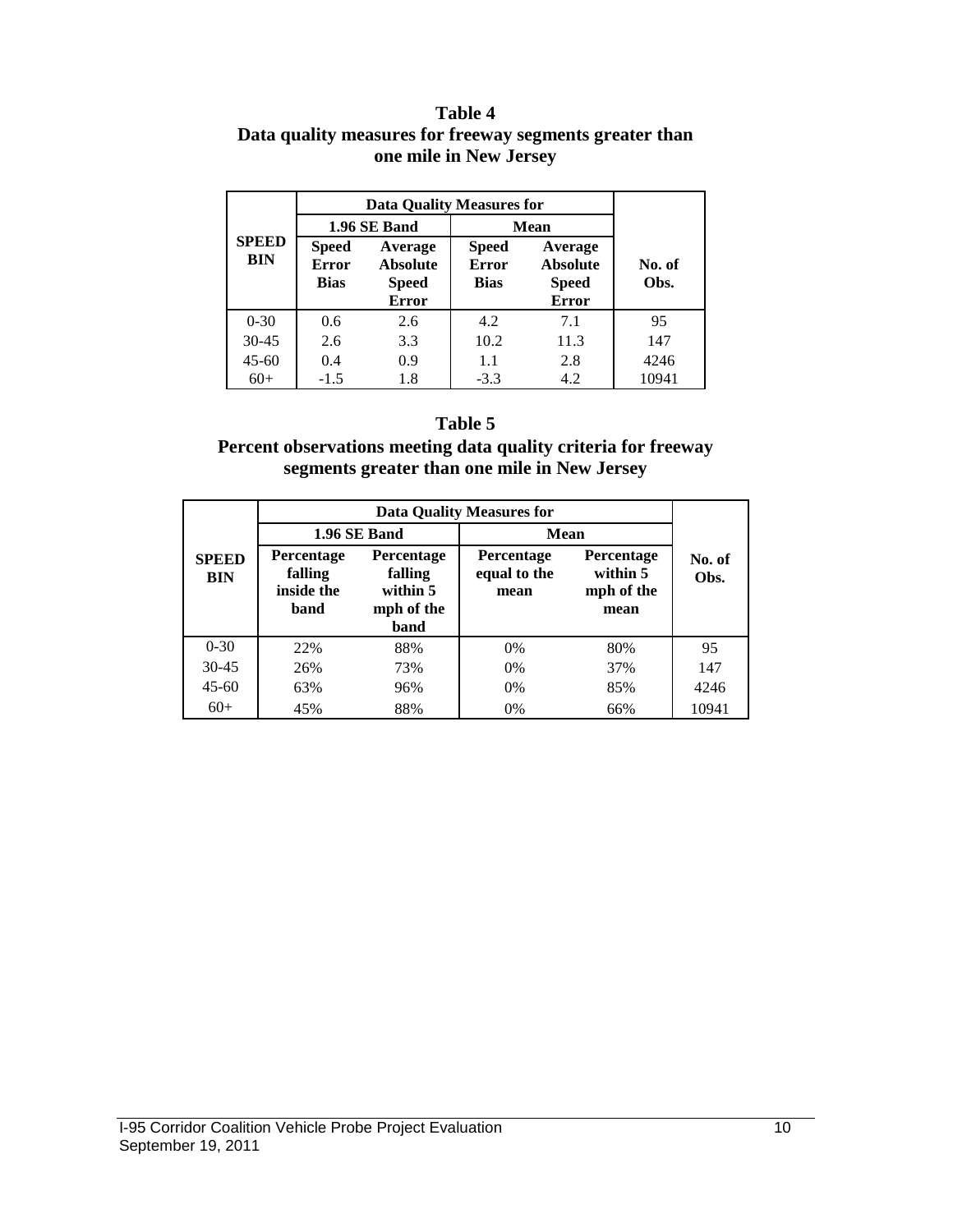|             |                      |                              |                            |                                             | <b>Data Quality Measures for</b>       |                                      |                                              |             |
|-------------|----------------------|------------------------------|----------------------------|---------------------------------------------|----------------------------------------|--------------------------------------|----------------------------------------------|-------------|
|             | <b>Standard</b>      |                              |                            |                                             | 1.96 SE Band                           |                                      | Mean                                         |             |
| TMC         | <b>TMC</b><br>length | <b>Bluetooth</b><br>distance | <b>SPEED</b><br><b>BIN</b> | <b>Speed</b><br><b>Error</b><br><b>Bias</b> | Average<br>Absolut<br>e Speed<br>Error | <b>Speed</b><br>Error<br><b>Bias</b> | Average<br>Absolute<br><b>Speed</b><br>Error | No. of Obs. |
|             |                      |                              | $0 - 30$                   |                                             |                                        |                                      |                                              |             |
| $120+04599$ | 2.8                  | 2.8                          | 30-45                      | 2.2                                         | 2.2                                    | 19.8                                 | 19.8                                         | $2*$        |
|             |                      |                              | $45 - 60$                  | 1.7                                         | 1.7                                    | 4.8                                  | 4.8                                          | 228         |
|             |                      |                              | $60+$                      | $-0.3$                                      | 0.8                                    | $-1.1$                               | 2.7                                          | 1994        |
|             |                      |                              | $0 - 30$                   | $-0.2$                                      | 2.0                                    | 2.8                                  | 6.0                                          | 89          |
| 120-04595   | 3.4                  | 3.3                          | 30-45                      | 2.0                                         | 2.7                                    | 9.6                                  | 10.8                                         | 128         |
|             |                      |                              | $45 - 60$                  | 0.1                                         | 0.7                                    | 0.1                                  | 2.4                                          | 1498        |
|             |                      |                              | $60+$                      | $-1.6$                                      | 1.8                                    | $-3.7$                               | 4.3                                          | 834         |
|             |                      |                              | $0 - 30$                   | 18.7                                        | 18.7                                   | 39.4                                 | 39.4                                         | $1*$        |
| 120-04598   | 2.4                  | 2.3                          | 30-45                      | 10.9                                        | 10.9                                   | 18.5                                 | 18.5                                         | $3*$        |
|             |                      |                              | $45 - 60$                  | 1.5                                         | 1.5                                    | 4.2                                  | 4.3                                          | 307         |
|             |                      |                              | $60+$                      | $-0.3$                                      | 0.9                                    | $-1.1$                               | 2.9                                          | 1720        |
| NJ08-0001   |                      | 1.7                          | $0 - 30$                   | 13.8                                        | 13.8                                   | 15.4                                 | 15.4                                         | $2*$        |
|             | 1.7                  |                              | 30-45                      | 9.5                                         | 9.5                                    | 11.6                                 | 11.6                                         | $9*$        |
|             |                      |                              | 45-60                      | 0.7                                         | 0.9                                    | 1.6                                  | 2.5                                          | 864         |
|             |                      |                              | $60+$                      | $-0.8$                                      | 1.3                                    | $-2.1$                               | 3.3                                          | 1754        |
|             |                      |                              | $0 - 30$                   |                                             |                                        |                                      |                                              |             |
| NJ08-0008   | 1.4                  | 1.5                          | 30-45                      | 0.0                                         | $0.0\,$                                | 12.1                                 | 12.1                                         | $1*$        |
|             |                      |                              | 45-60                      | $-0.3$                                      | $0.5\,$                                | $-1.1$                               | 2.4                                          | 570         |
|             |                      |                              | $60+$                      | $-3.3$                                      | 3.3                                    | $-6.9$                               | 6.9                                          | 989         |
|             |                      |                              | $0 - 30$                   |                                             |                                        |                                      |                                              |             |
| NJ08-0009   | 1.4                  | 1.5                          | 30-45                      | 0.0                                         | 0.0                                    | $-4.7$                               | 4.7                                          | $1*$        |
|             |                      |                              | 45-60                      | 0.4                                         | 1.2                                    | 2.1                                  | 3.5                                          | 413         |
|             |                      |                              | $60+$                      | $-1.6$                                      | 1.8                                    | $-3.8$                               | 4.6                                          | 1146        |
|             |                      |                              | $0 - 30$                   | 0.0                                         | 0.0                                    | 10.0                                 | 10.0                                         | $1*$        |
| NJ08-0011   | 1.5                  | 1.6                          | 30-45                      | 6.5                                         | 6.5                                    | 31.5                                 | 31.5                                         | $1*$        |
|             |                      |                              | 45-60                      | 0.1                                         | 0.3                                    | 0.5                                  | 2.1                                          | 119         |
|             |                      |                              | $60+$                      | $-3.5$                                      | 3.5                                    | $-6.4$                               | 6.5                                          | 1317        |
|             |                      |                              | $0 - 30$                   | 13.1                                        | 13.1                                   | 32.0                                 | 32.0                                         | $2*$        |
| NJ08-0012   | 1.5                  | 1.5                          | 30-45                      | 3.3                                         | 3.3                                    | 16.3                                 | 16.3                                         | $2*$        |
|             |                      |                              | $45 - 60$                  | 0.3                                         | 0.6                                    | 1.5                                  | 2.7                                          | 247         |
|             |                      |                              | $60+$                      | $-2.4$                                      | 2.6                                    | $-4.4$                               | 5.0                                          | 1187        |

**Table 6 Data quality measures for individual freeway validation segments greater than one mile in the state of New Jersey**

\*Results in the specified row may not be reliable due to small number of observations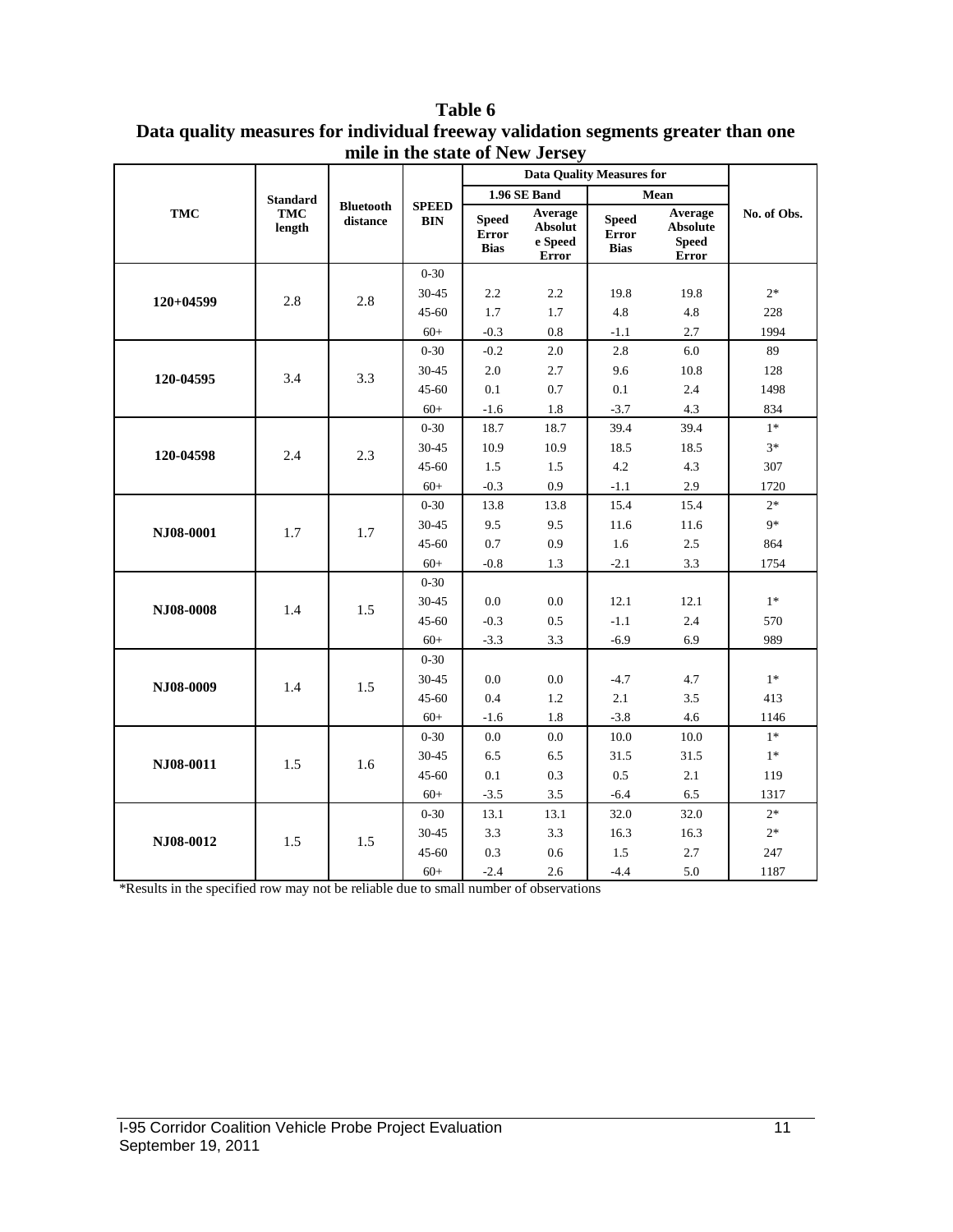|             |                  | one mine in the state of Tww<br><b>Data Quality Measures for</b> |                                                   |                                                |                                                |                                |                                                               |                                               |                                                    |        |
|-------------|------------------|------------------------------------------------------------------|---------------------------------------------------|------------------------------------------------|------------------------------------------------|--------------------------------|---------------------------------------------------------------|-----------------------------------------------|----------------------------------------------------|--------|
|             |                  |                                                                  |                                                   |                                                |                                                |                                |                                                               | Mean                                          |                                                    |        |
|             |                  |                                                                  |                                                   | 1.96 SE Band                                   |                                                |                                |                                                               |                                               |                                                    |        |
|             |                  |                                                                  | <b>Speed Error Bias</b>                           |                                                | <b>Average Absolute</b><br><b>Speed Error</b>  |                                | <b>Speed Error Bias</b>                                       | <b>Average Absolute</b><br><b>Speed Error</b> |                                                    |        |
| <b>TMC</b>  |                  |                                                                  |                                                   | No.                                            | $\frac{0}{0}$                                  |                                |                                                               |                                               |                                                    | No. of |
|             | <b>SPEED BIN</b> | No.<br>falling<br>inside<br>the<br>band                          | $\frac{0}{0}$<br>falling<br>inside<br>the<br>band | falling<br>within<br>$5$ mph<br>of the<br>band | falling<br>within<br>$5$ mph<br>of the<br>band | No.<br>equal<br>to the<br>mean | $\mathbf{0}_{\mathbf{0}}^{\prime}$<br>equal<br>to the<br>mean | No.<br>within<br>5 mph<br>of the<br>mean      | $\frac{0}{0}$<br>within<br>5 mph<br>of the<br>mean | Obs.   |
|             | $0 - 30$         |                                                                  |                                                   |                                                |                                                |                                |                                                               |                                               |                                                    |        |
| $120+04599$ | 30-45            | $\boldsymbol{0}$                                                 | $0\%$                                             | $\sqrt{2}$                                     | 100%                                           | $\boldsymbol{0}$               | 0%                                                            | $\boldsymbol{0}$                              | $0\%$                                              | $2*$   |
|             | $45 - 60$        | 101                                                              | 44%                                               | 202                                            | 89%                                            | $\boldsymbol{0}$               | 0%                                                            | 136                                           | 60%                                                | 228    |
|             | $60+$            | 1213                                                             | 61%                                               | 1929                                           | 97%                                            | $\mathbf{1}$                   | 0%                                                            | 1715                                          | 86%                                                | 1994   |
|             | $0 - 30$         | 20                                                               | 22%                                               | 82                                             | 92%                                            | $\overline{0}$                 | 0%                                                            | 76                                            | 85%                                                | 89     |
| 120-04595   | 30-45            | 34                                                               | 27%                                               | 101                                            | 79%                                            | $\boldsymbol{0}$               | 0%                                                            | 52                                            | 41%                                                | 128    |
|             | $45 - 60$        | 931                                                              | 62%                                               | 1459                                           | 97%                                            | $\boldsymbol{0}$               | 0%                                                            | 1346                                          | 90%                                                | 1498   |
|             | $60+$            | 270                                                              | 32%                                               | 766                                            | 92%                                            | $\boldsymbol{0}$               | 0%                                                            | 532                                           | 64%                                                | 834    |
|             | $0 - 30$         | $\overline{0}$                                                   | 0%                                                | $\overline{0}$                                 | 0%                                             | $\overline{0}$                 | 0%                                                            | $\overline{0}$                                | 0%                                                 | $1*$   |
| 120-04598   | $30 - 45$        | $\boldsymbol{0}$                                                 | 0%                                                | $\boldsymbol{0}$                               | 0%                                             | $\boldsymbol{0}$               | 0%                                                            | $\overline{0}$                                | 0%                                                 | $3*$   |
|             | $45 - 60$        | 157                                                              | 51%                                               | 275                                            | 90%                                            | $\boldsymbol{0}$               | 0%                                                            | 210                                           | 68%                                                | 307    |
|             | $60+$            | 1073                                                             | 62%                                               | 1645                                           | 96%                                            | $\overline{0}$                 | 0%                                                            | 1424                                          | 83%                                                | 1720   |
|             | $0 - 30$         | $\overline{0}$                                                   | 0%                                                | $\overline{0}$                                 | 0%                                             | $\overline{0}$                 | 0%                                                            | $\overline{0}$                                | 0%                                                 | $2*$   |
| NJ08-0001   | 30-45            | $\mathbf{1}$                                                     | 11%                                               | $\overline{c}$                                 | 22%                                            | $\boldsymbol{0}$               | 0%                                                            | $\overline{2}$                                | 22%                                                | $9*$   |
|             | 45-60            | 506                                                              | 59%                                               | 821                                            | 95%                                            | $\overline{4}$                 | 0%                                                            | 753                                           | 87%                                                | 864    |
|             | $60+$            | 809                                                              | 46%                                               | 1662                                           | 95%                                            | $\Omega$                       | 0%                                                            | 1385                                          | 79%                                                | 1754   |
|             | $0 - 30$         |                                                                  |                                                   |                                                |                                                |                                |                                                               |                                               |                                                    |        |
| NJ08-0008   | 30-45            | $\mathbf{1}$                                                     | 100%                                              | $\mathbf{1}$                                   | 100%                                           | $\boldsymbol{0}$               | 0%                                                            | $\overline{0}$                                | 0%                                                 | $1*$   |
|             | $45 - 60$        | 428                                                              | 75%                                               | 561                                            | 98%                                            | $\boldsymbol{0}$               | 0%                                                            | 514                                           | 90%                                                | 570    |
|             | $60+$            | 244                                                              | 25%                                               | 719                                            | 73%                                            | $\overline{0}$                 | 0%                                                            | 303                                           | 31%                                                | 989    |
|             | $0 - 30$         |                                                                  |                                                   |                                                |                                                |                                |                                                               |                                               |                                                    |        |
| NJ08-0009   | 30-45            | $\mathbf{1}$                                                     | 100%                                              | $\mathbf{1}$                                   | 100%                                           | $\boldsymbol{0}$               | 0%                                                            | $\mathbf{1}$                                  | 100%                                               | $1*$   |
|             | $45 - 60$        | 285                                                              | 69%                                               | 387                                            | 94%                                            | $\boldsymbol{0}$               | 0%                                                            | 327                                           | 79%                                                | 413    |
|             | $60+$            | 573                                                              | 50%                                               | 996                                            | 87%                                            | $\overline{0}$                 | 0%                                                            | 706                                           | 62%                                                | 1146   |
|             | $0 - 30$         | $\mathbf{1}$                                                     | 100%                                              | $\mathbf{1}$                                   | 100%                                           | $\boldsymbol{0}$               | 0%                                                            | $\overline{0}$                                | 0%                                                 | $1*$   |
| NJ08-0011   | 30-45            | $\boldsymbol{0}$                                                 | 0%                                                | $\boldsymbol{0}$                               | 0%                                             | $\boldsymbol{0}$               | 0%                                                            | $\boldsymbol{0}$                              | 0%                                                 | $1*$   |
|             | $45 - 60$        | 103                                                              | 87%                                               | 118                                            | 99%                                            | $\boldsymbol{0}$               | 0%                                                            | 111                                           | 93%                                                | 119    |
|             | $60+$            | 249                                                              | 19%                                               | 926                                            | 70%                                            | $\boldsymbol{0}$               | 0%                                                            | 462                                           | 35%                                                | 1317   |
|             | $0 - 30$         | $\overline{0}$                                                   | 0%                                                | $\mathbf{1}$                                   | 50%                                            | $\boldsymbol{0}$               | 0%                                                            | $\overline{0}$                                | 0%                                                 | $2*$   |
| NJ08-0012   | 30-45            | $\mathbf{1}$                                                     | 50%                                               | $\mathbf{1}$                                   | 50%                                            | $\boldsymbol{0}$               | 0%                                                            | $\boldsymbol{0}$                              | $0\%$                                              | $2*$   |
|             | $45 - 60$        | 174                                                              | 70%                                               | 239                                            | 97%                                            | $\boldsymbol{0}$               | 0%                                                            | 217                                           | 88%                                                | 247    |
|             | $60+$            | 471                                                              | 40%                                               | 964                                            | 81%                                            | $\overline{0}$                 | 0%                                                            | 707                                           | 60%                                                | 1187   |

#### **Table 7 Observations meeting data quality criteria for individual freeway validation segments greater than one mile in the state of New Jersey**

\*Results in the specified row may not be reliable due to small number of observations